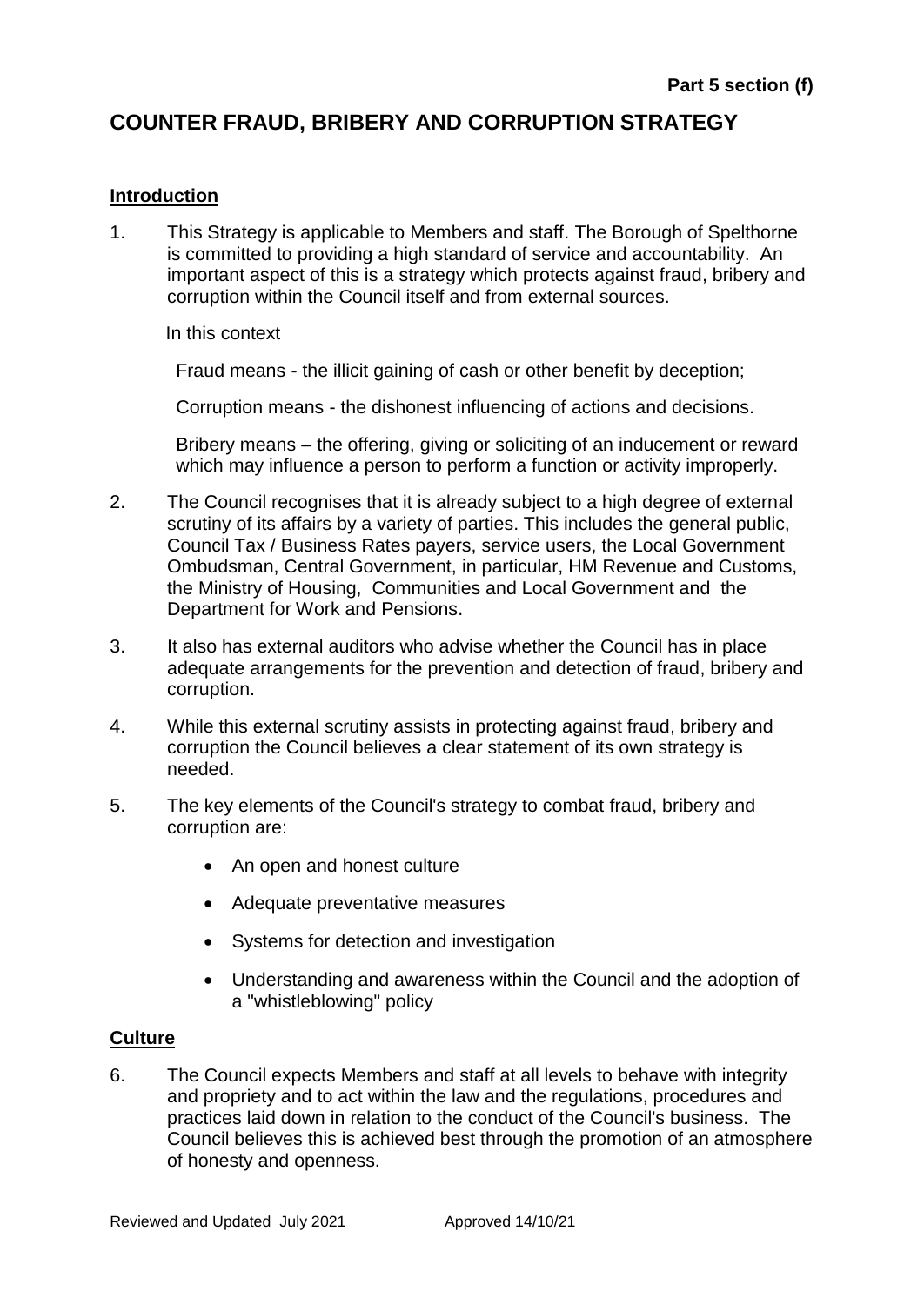- 7. The Council encourages Members and staff to raise any concerns they have about fraud, bribery and corruption immediately as they occur. It will treat all concerns raised, seriously and in confidence.This is covered with all staff as part of their induction process.
- 8. The Council has three senior officers who have particular responsibility for regulating the conduct of the Council and its activities. These are:

| <b>Chief Finance Officer</b> | Responsible for the financial<br>management, audit and financial<br>probity of the Council and also for its<br>proper personnel policies and<br>practices.      |
|------------------------------|-----------------------------------------------------------------------------------------------------------------------------------------------------------------|
| <b>Monitoring Officer</b>    | Responsible for the legal probity and<br>avoidance of maladministration or<br>injustice by the Council.                                                         |
| <b>Chief Executive</b>       | Responsible as Head of Paid Service<br>for the overall management and<br>direction of the Council and for<br>ensuring adequate staff resources for<br>services. |

9. In addition each Group Head and senior manager have responsibility for the proper organisation and conduct of their service area.It is important that Managers and officers at all levels do not become complacent about the risk of fraud as this may have an impact in terms of the robustness of controls applied in practice. Please refer to the section on systems below.

10. Concerns should be raised with any of the above officers under section 8 or with the Council's Internal Audit Manager (Punita Talwar).

11. More detailed guidance and advice on how to raise any concerns is contained in the Council's Confidential Reporting Code (whistleblowing policy).

12.If anyone feels they are unable to raise their concerns through any of the above routes they may contact 'Protect' ((020 3117 2520 – advice line), a registered charity whose services are free and strictly confidential.

## **Prevention**

13. The adoption of proper and adequate measures to prevent fraud, bribery and corruption is the responsibility of Members, Chief Executive, Deputy Chief Executives, Group Heads and other managers. Preventative measures can be classified under two broad headings - Codes/Procedures and Systems.

## **1. Codes/Procedures**

All Members and staff need to be aware of, and have ready access to, the Council's agreed policies and procedures eg. Financial Regulations, Standing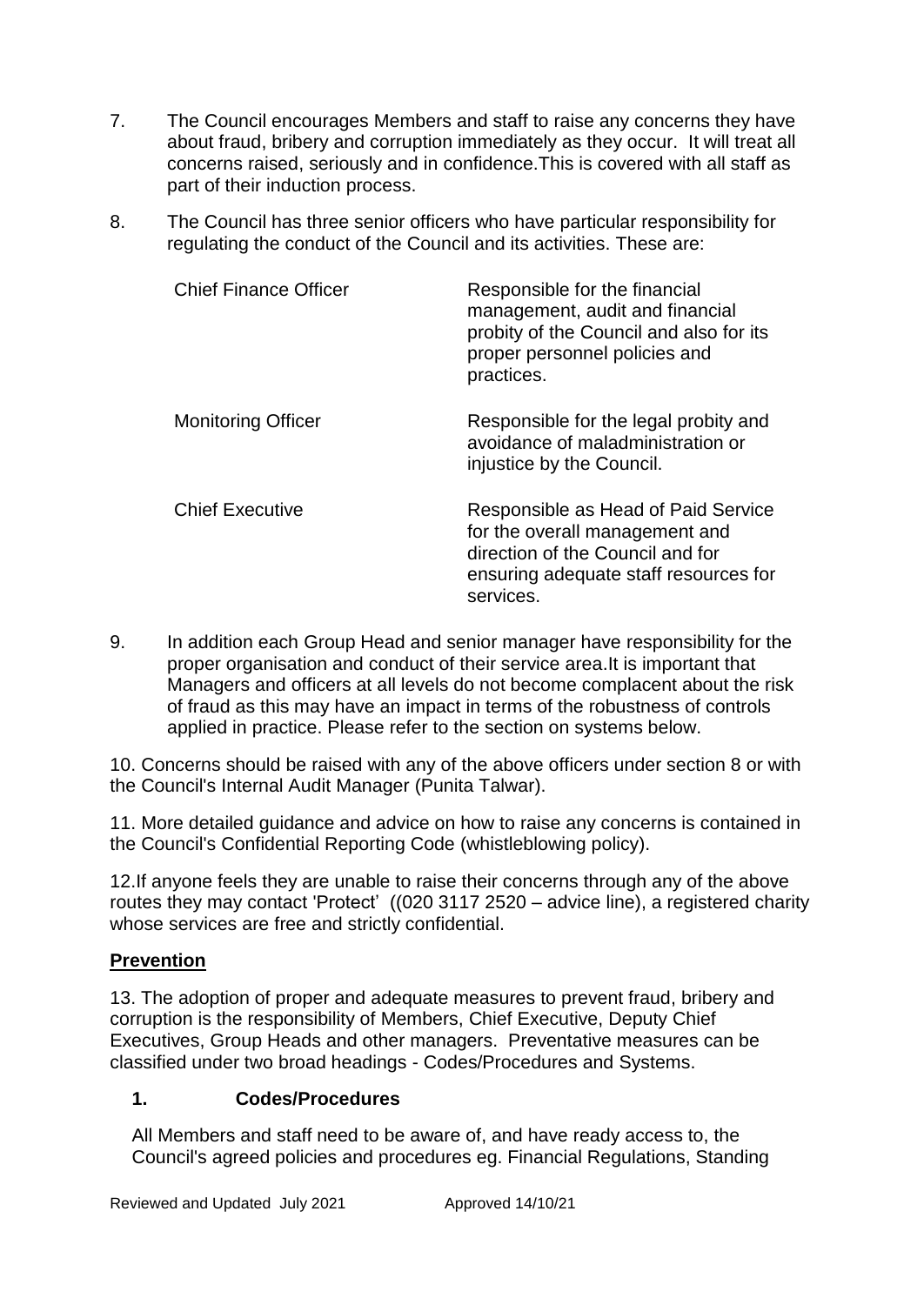Orders, Codes of Conduct, Code of Corporate Governance and any relevant practice and procedure documents. A review of the Council's Constitution is being led by the Group Head of Corporate Governance. The Governance Framework has been developed and enhanced to reflect the increasing commercial asset acquisitions and investments.

In particular staff must observe the Council's Code of Conduct for Staff (a copy of which is made available to all staff) and any relevant professional codes.

References will be taken up for all permanent and temporary staff to verify their suitability, honesty and integrity.

Members will in particular observe the Spelthorne code of conduct adopted on the 27 June 2012 and subsequently revised on 25 June 2013 any other local Spelthorne code. The Members Code of conduct is kept under review by the Members Code of Conduct Committee. Members will be supplied with a copy of any relevant code, policy and procedure and advised of their responsibilities.

A review of the Confidential Reporting Code (Whistleblowing Policy), using a benchmarking tool to assess the effectiveness of whistleblowing arrangements has highlighted some areas for improvement (reported to Audit Committee November 2019) and the policy has been further developed.

## **2. Systems**

The Council has and will maintain in place systems and procedures which incorporate internal controls, including adequate separation of duties to ensure that, as far as possible, errors, fraud, bribery and corruption are prevented.

The Chief Finance Officer has a statutory responsibility under Section 151 of the Local Government Act 1972 to ensure the proper administration of the Council's financial affairs. Financial procedures detail key financial systems and provide guidance which underpins the Council's Financial Regulations.

Chief Executive, Deputy Chief Executives, Group Heads and managers are responsible for ensuring that appropriate internal controls are properly maintained to minimise the risk of errors, fraud, bribery and corruption.

A detailed analysis of the risks associated with any service should be carried out by managers and this is being promoted as part of developing risk management to ensure that fraud, bribery and corruption is minimised.

### **Detection and investigation**

Concerns should be reported to one of the individuals referred to in paragraphs 8 and 10 above or in accordance with the Council's whistleblowing policy.

A detailed investigation of any concerns raised will be undertaken with the assistance of the Council's Internal Audit Service. The Group Head of Corporate Governance holds responsibility for responding to allegations of bribery and corruption. The Council will deal with any instances of fraud, bribery or corruption swiftly. Disciplinary action will be taken if appropriate after the police have been informed/involved.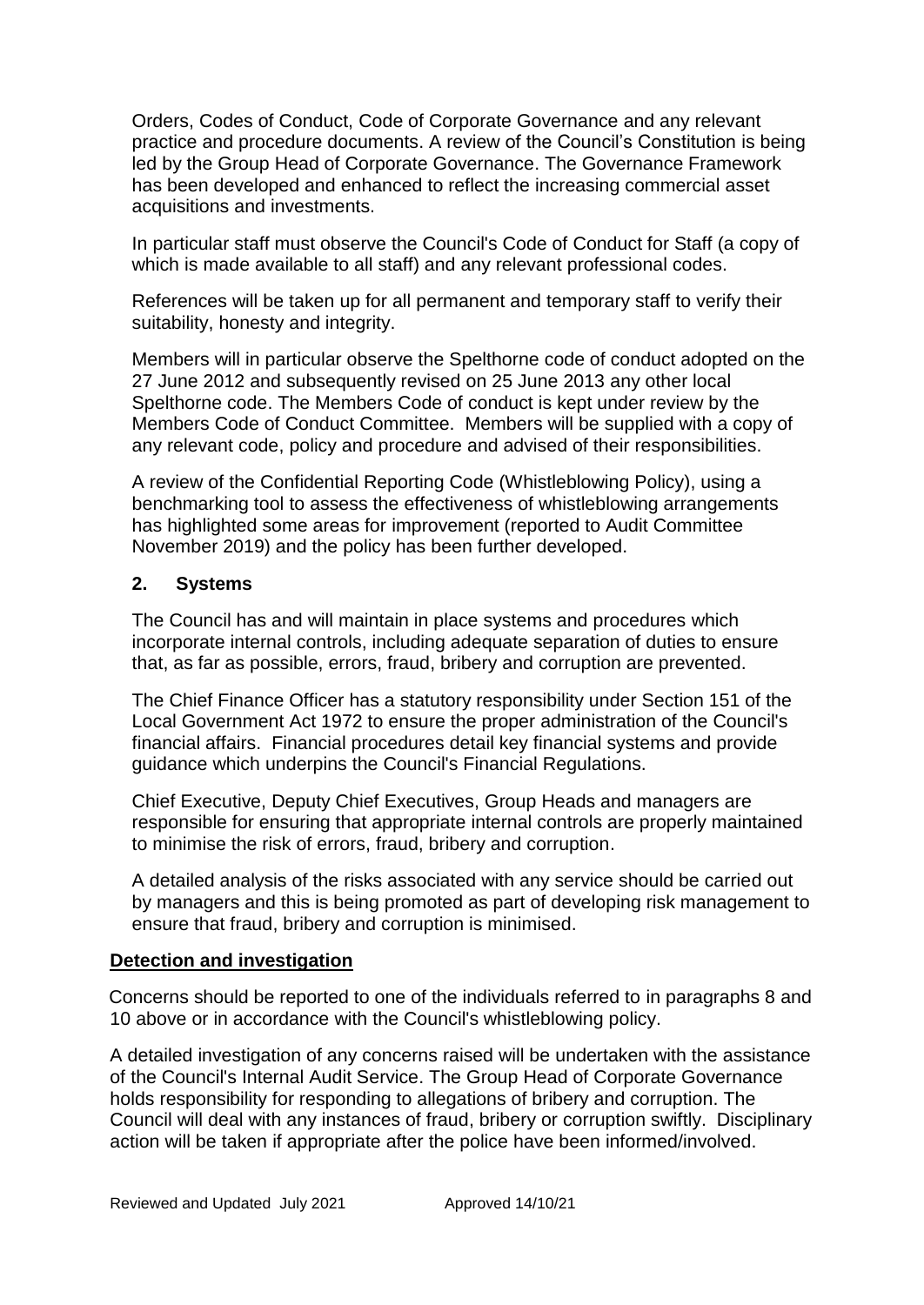Where the Council has adopted a prosecution policy for any business area (eg Housing Benefit Fraud or Housing register) this will be followed. Any lessons learnt from Investigations undertaken relating to systematic weaknesses will be highlighted and should feed back into improving fraud prevention/detection measures.

In the event that fraud is suspected on the part of contractors' employees or internally, by staff involved in agency or contract work on behalf of other bodies, procedures and responsibilities for reporting and initial investigation are the same as for staff. The Council will inform and involve employing contractors or agencies when appropriate.

Counter Fraud measures - Given the significance of corporate fraud in national and local statistics and the cost to the taxpayer, the Council recognises the continued importance of collaborative working arrangements with other Councils/Partners to help deter, detect and investigate fraud, providing access to specialist skills and greater capacity to investigate fraud. The strategy to target areas which are likely to generate greater financial payback (Business Rates and Housing) will continue. Such initiatives have demonstrated positive financial fraud returns for Spelthorne (notional and cashable savings) in the areas of Housing, Business Rates and Council Tax and continue to do so. These savings could be enhanced further through the use of Financial Investigator Resource to recover losses/assets (where appropriate). Counter fraud measures also contribute to the delivery of wider social benefits, enabling more social housing to be available to those people who are genuninely in need of a home, leading to a reduction in housing applicant waiting times, reduced temporary accommodation costs and ultimately the need for fewer houses to be built. Positive results are publicised periodically to serve as a deterrent.

External groups are attended with Surrey Partners including the Surrey Counter Fraud Board (SCFB). This enables the sharing of best practice and approaches in tackling public fraud, and provides opportunities to pursue joint counter fraud initiatives such as data matching. The importance of engaging with members of the public to join the fight against fraud is recognised. Spelthorne's fraud returns are collated quarterly and reported to the Surrey Counter Fraud Board, which enables some benchmarking and comparison across Surrey Partners.

### **Awareness**

The Council recognises the continuing effectiveness of the Counter Fraud, Bribery and Corruption Strategy depends largely on the awareness and responsiveness of Members and staff. It is essential that both Members and staff are made aware of the strategy when they join the Council and receive a copy for inclusion in their personal records and, in addition, have ready access to all other relevant documents, policies and procedures which regulate the Council's activities. Action will be taken on a regular basis to remind both Members and staff of the importance the Council places on preventing fraud and corruption and investigating irregularities. Effective methods for mandatory training and raising awareness including face to face and online shall be periodically explored and delivered.

In accordance with the Government's Serious and Organised Crime Strategy, local Police representatives have provided two awareness raising sessions for staff and